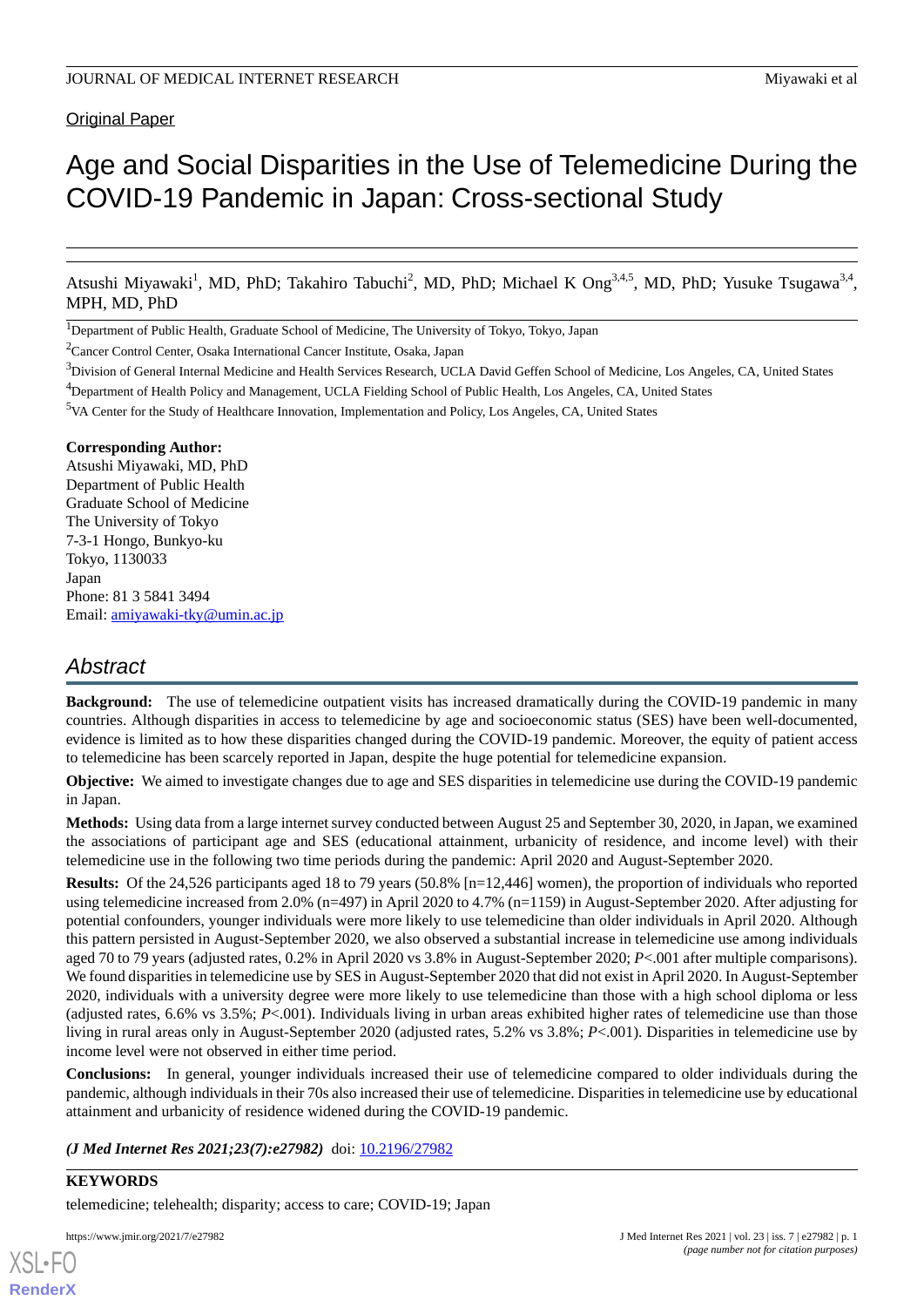# *Introduction*

The COVID-19 pandemic has led to a global public health crisis. More than 81 million cases have been reported worldwide as of the end of December 2020, with 1.8 million deaths from COVID-19 infection [\[1](#page-10-0)]. This pandemic has disrupted routine health services across countries, with in-person outpatient visits drastically decreasing in the United States [[2](#page-10-1)[,3](#page-10-2)] and Japan [[4\]](#page-11-0). Telemedicine visits are partially replacing this decline in in-person visits  $[3,5]$  $[3,5]$  $[3,5]$  $[3,5]$ , and they allow for medical care at a safe social distance in many countries [\[6](#page-11-2)]. Changes in the regulations related to the use of telemedicine, including higher reimbursement rates and less restrictive security requirements (eg, allowing non-Health Insurance Portability and Accountability Act–compliant modalities such as Facetime and Skype), facilitated increases in telemedicine usage [[6,](#page-11-2)[7](#page-11-3)].

Telemedicine has the potential to increase access to care for historically underserved populations who experience distance and transportation barriers to the more traditional face-to-face method of providing medical care [[8\]](#page-11-4). Evidence suggests that telemedicine is effective for several types of medical interventions, including smoking cessation [\[9](#page-11-5)], psychiatry care [[10](#page-11-6)[,11](#page-11-7)], and management of chronic diseases, such as diabetes, heart disease, and chronic obstructive pulmonary disease [[12,](#page-11-8)[13\]](#page-11-9). Telemedicine can improve health outcomes even among older adults who face additional hurdles when using telemedicine due to sensory barriers and multiple comorbidities [[14\]](#page-11-10). However, there have been concerns that the diffusion of telemedicine technology may have exacerbated social inequality in access to new health care technologies [[15\]](#page-11-11). Racial/ethnic minorities, rural residents, and those with lower educational attainment have relatively limited access to information and communications technologies (ICTs) [[16](#page-11-12)[,17](#page-11-13)], and thus, they are less likely to take advantage of telemedicine. Older adults are also less prepared to use telemedicine than younger adults because of disabilities in hearing and speaking or inexperience with technology [\[16](#page-11-12),[18\]](#page-11-14).

Disparities in telemedicine access by age and socioeconomic status (SES) have been well-documented during the COVID-19 pandemic. A study conducted at four clinics in San Francisco reported that the proportion of primary care visits with minority patients aged ≥65 years decreased after telemedicine implementation [[19\]](#page-11-15). Other studies conducted in the United States have found that telemedicine during COVID-19 was concentrated among younger individuals living in urban areas with higher SES [[20-](#page-11-16)[23](#page-11-17)]. Yet, these findings show disparities only at one point in the COVID-19 pandemic, and evidence is limited as to how disparities in telemedicine use by age and SES changed as the need for telemedicine persisted during the COVID-19 pandemic.

Moreover, there is limited research on the sociodemographic patterns in telemedicine use outside the United States. Japan has universal health coverage through the social insurance scheme and is one of the countries with the highest life expectancy in the world [[24\]](#page-11-18). Japan has a lower number of telemedicine users compared to the United States, Canada, and European countries [\[25](#page-11-19)]. Recently, mainly due to the impact of

the COVID-19 pandemic, policymakers in Japan have been promoting the use of telemedicine. For example, the Japanese government approved the insurance coverage of telemedicine visits in 2018, and further promoted the use of telemedicine during the COVID-19 pandemic. Although the overall use of telemedicine has increased during the COVID-19 pandemic, given that it requires patients to be familiar with health care ICTs, it is possible that it has increased disparity gaps in access to and use of telemedicine between certain subpopulations (eg, old vs young populations). However, the equity of patient access to telemedicine has not been well-characterized in Japan.

To bridge this knowledge gap, we used data from a large internet survey conducted in Japan to examine how disparities in telemedicine use by age and SES may have changed during two time periods following the declaration of the pandemic: April 2020 and August-September 2020. According to the trend in confirmed COVID-19 cases reported in Japan, April 2020 corresponded to the early stage of the first wave of the COVID-19 epidemic (under the state of emergency), and August-September 2020 was during the second wave [[1\]](#page-10-0). The aim of this study was to elucidate how disparities in telemedicine use by age and SES have changed during the pandemic.

# *Methods*

## **Study Design, Setting, and Data Sources**

We analyzed data from the *Japan "COVID-19 and Society" Internet Survey (JACSIS)* study [[26\]](#page-11-20), a cross-sectional, web-based, self-reported questionnaire survey administered by a major nationwide internet research agency with 2.2 million qualified panelists [[27-](#page-12-0)[29](#page-12-1)]. Selected individuals aged 15 to 79 years (n=224,389) were included in the JACSIS study using stratified random sampling based on gender, age, and prefecture category to represent the distribution of the general population in Japan in 2019 [\[30](#page-12-2),[31\]](#page-12-3). Individuals who agreed to participate in the survey accessed the designated website and responded to questionnaires asking about a wide range of socioeconomic, lifestyle, and health measures in the context of the COVID-19 pandemic. Questionnaires were distributed from August 25, 2020, until September 30, 2020 (hereafter, "August-September 2020"), when the predetermined target number of participants for each gender, age, and prefecture category was met, with an overall response rate of 12.5% (28,000/224,389). For this study, we used a subsample of adults aged 18 to 79 years (n=27,641). We sequentially excluded 2477 individuals showing unnatural or inconsistent responses using the algorithm we developed and 638 individuals whose zip code information was missing. This study was approved by the University of Tokyo (number 2020337NI).

#### **Exposure Variables**

The primary exposure variable was participant age. The secondary exposure variables were SES measures of educational attainment, urbanicity of residence, and household income level. Age was categorized into the following six groups: 18-29 (reference), 30-39, 40-49, 50-59, 60-69, and 70-79 years. Educational attainment was categorized into the following three groups: those who had a university degree or higher (reference; corresponding to the *International Standard Classification of*

```
XS-FO
RenderX
```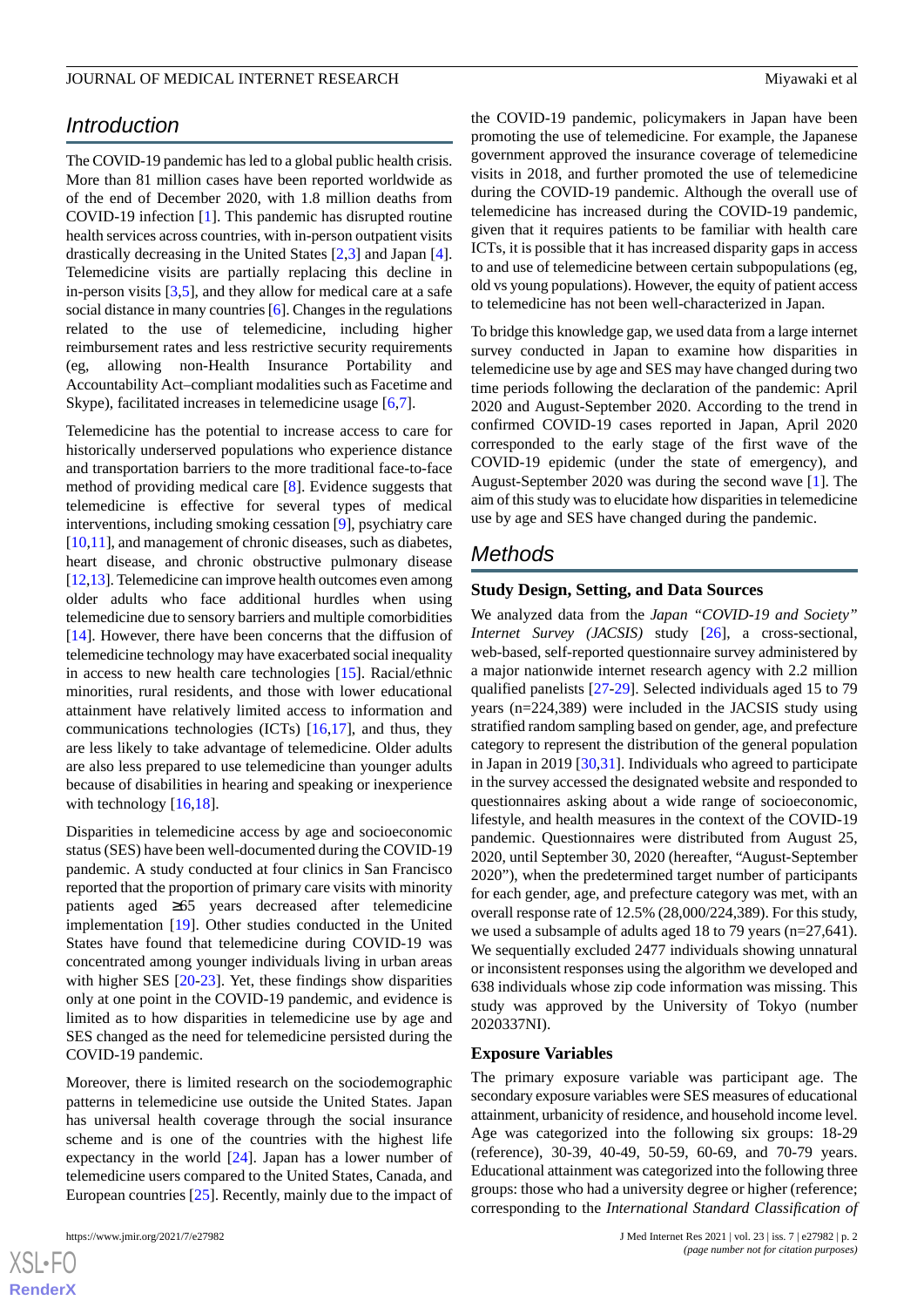*Education* [ISCED] [[32\]](#page-12-4) level 6-8), a college degree (ISCED level 5; colleges included junior, community, and vocational colleges), and a high school diploma or lower (ISCED level 0-4). Urbanicity of residence was dichotomized (urban [reference] vs rural). An urban area was defined as a densely inhabited district, which was determined according to the information from the 2015 Census of Japan linked to the seven-digit zip codes reported by the participants [[33\]](#page-12-5); rural area was defined as a nonurban area. Income level was based on self-reported household income and categorized into four groups using the tertiles of household equivalent income ("high" = more than 4.3 million JPY [reference] [110 JPY  $\approx$  1 USD], "medium" = 2.5 to 4.3 million JPY, or "low" = less than  $2.5$ million JPY) and an indicator for those who refused to respond to this question.

#### **Outcome Variables**

Our outcome of interest was whether the participant used telemedicine, defined as the examination, diagnosis, and treatment of patients by physicians via information and communication devices that contain real-time visual and auditory information (according to the Ministry of Health, Labour, and Welfare of Japan) [[34\]](#page-12-6). Telemedicine use was measured at the following two different time points during the COVID-19 pandemic in 2020: (1) April and (2) August-September (at the time of the survey). We asked the participants the following question: "Have you ever used telemedicine as a patient?" Participants were to select from one of the following three options: (1) "I have used it before April 2020," (2) "I used it for the first time after April 2020," and (3) "Never." We regarded the participants who chose option 1 as using telemedicine as of April and those who chose option 1 or 2 as using telemedicine as of August-September. We defined the use of telemedicine as those individuals who ever used telemedicine, rather than using the frequency of telemedicine use as the outcome variable, because only survey participants with health issues that require medical attention actually use telemedicine (even those individuals with access to telemedicine would not use telemedicine if they had no health issue during the study period). Moreover, the frequency of telemedicine was affected by not only patients' access to telemedicine, but also several other factors including the severity of illness of patients and the physicians' practice patterns (some physicians may see patients more often than others). A similar approach has been used in prior studies [\[35](#page-12-7),[36\]](#page-12-8).

#### **Adjustment Variables**

We adjusted for the participants' sociodemographic and health-related characteristics. The sociodemographic characteristics included employment status (employer, self-employed, employee, and unemployed), marital status (married, never married, widowed, and separated), and household size (number of household members: 1, 2, 3, 4, and 5+). Health-related characteristics included smoking status (never, ever, and current smokers), self-rated health (excellent/good vs moderate/bad/very bad), walking disability (whether the person is experiencing difficulties in walking), and dummy variables for each of nine comorbidities (overweight [BMI  $\geq$ 25 kg/m<sup>2</sup>] and self-reported presence of eight conditions

including hypertension, diabetes, asthma, coronary disease, stroke, chronic obstructive pulmonary disease, cancer, and psychological disorder). BMI was calculated by dividing self-reported body weight (kg) by self-reported body height squared  $(m<sup>2</sup>)$ .

#### **Statistical Analysis**

First, we described the sociodemographic and health-related characteristics of the participants. To account for the possibility that those who participated and responded to the internet-based survey might differ from the general population, we applied an inverse probability weighting (IPW) approach throughout the analyses [\[37](#page-12-9)]. The details of the calculation for IPW are described in [Multimedia Appendix 1.](#page-10-3)

Second, we examined the association between age and rates of telemedicine use in April 2020 or August-September 2020. For each outcome, we constructed a weighted multivariable logistic regression model (IPW described above) that controlled for potential confounders (the other exposures [ie, educational attainment, urbanicity of residence, and income level] and sociodemographic/health-related characteristics). Standard errors were clustered at the prefecture level to account for the potential correlation of participants within the same prefecture. Japan consists of 47 prefectures, which are the country's first jurisdiction and administrative division levels. To calculate adjusted rates of telemedicine use, we employed marginal standardization (also known as predictive margins or margins of response). For each participant, we calculated predicted probabilities of telemedicine use with the exposure fixed at each category and then averaged over the distribution of the adjustment variables in our sample.

Third, to examine the adjusted change in telemedicine use from April 2020 to August-September 2020, we calculated the difference in the adjusted rates of telemedicine use between these two time points for each age group.

Finally, we tested if the adjusted changes in telemedicine use from April 2020 to August-September 2020 varied across age, by calculating the difference in differences. We also used a similar approach to examine the adjusted rates of telemedicine use and their changes by each SES aspect (educational attainment, urbanicity of residence, and income level).

We used the Benjamini-Hochberg method to account for the multiple comparisons across  $15(6+3+2+4)$  exposure categories (11 [5+2+1+3] categories for the difference in the adjusted differences), and reported both unadjusted and adjusted *P* values (adjusted *P* values <.05 were considered as statistically significant) [[38,](#page-12-10)[39](#page-12-11)]. All analyses were conducted using Stata version 15 (StataCorp LLC).

#### **Secondary Analyses**

We conducted sensitivity analyses. First, we additionally adjusted for indicator variables for each prefecture (prefecture fixed effects) to effectively compare individuals living in the same prefecture. Second, we additionally adjusted for four categorical variables representing availability of ICTs, including internet access at home and ownership of personal computers, smartphones, and tablet computers, to test whether online access

```
XS\cdotFC
RenderX
```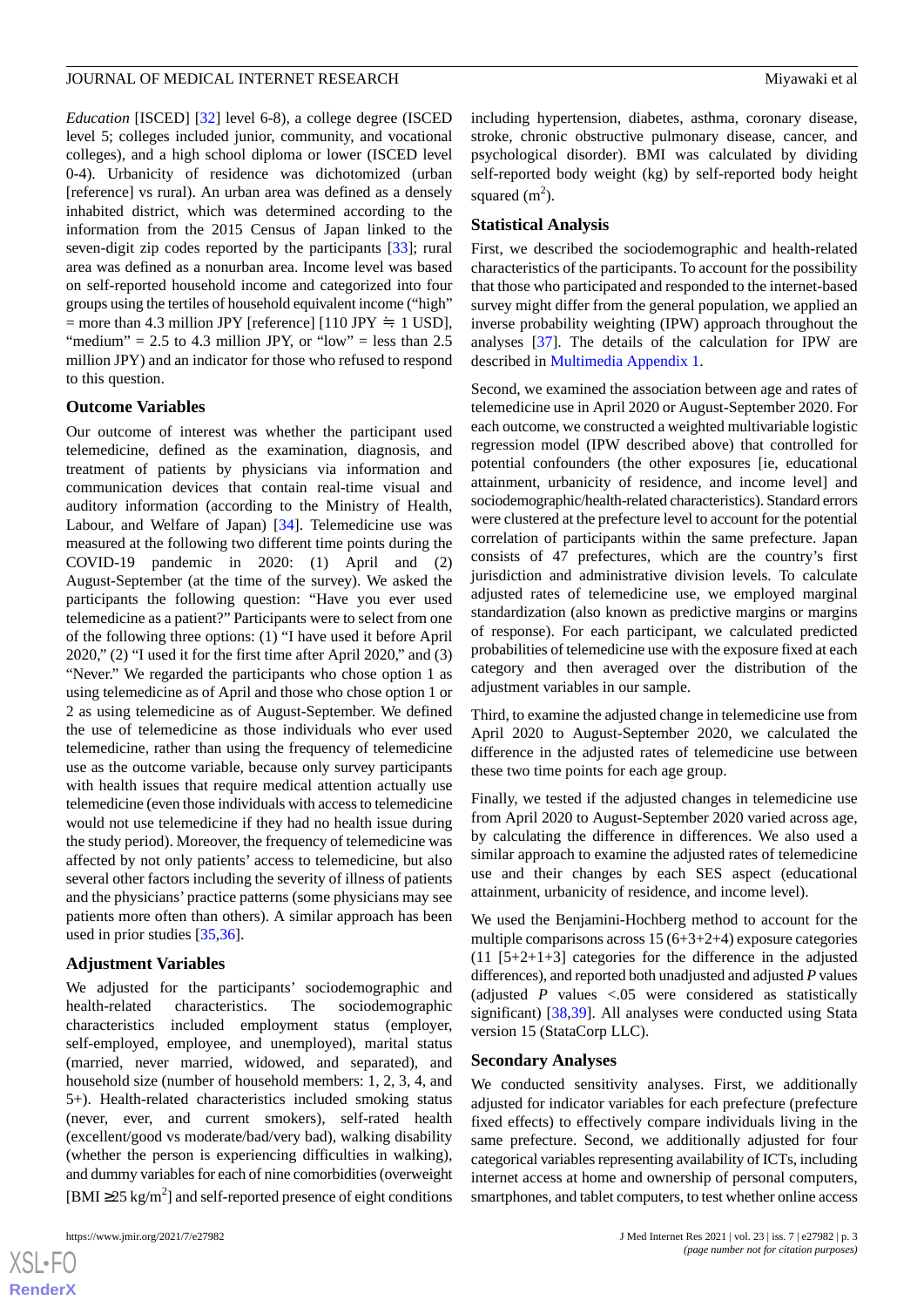## JOURNAL OF MEDICAL INTERNET RESEARCH Miyawaki et al

could explain the observed disparities in the rate of telemedicine use by age and SES.

# *Results*

# **Characteristics of the Participants**

A total of 24,526 participants (88.7% of the total adult subsample) were included in our analyses. There were 12,446

women (50.8%), and the mean age at the time of the survey was 50.1 (SD 16.6) years. Those who had a high school diploma or less were the most numerous, accounting for half of the participants (12,030/24,526, 49.1%), while one-third (7915/24,526, 32.3%) of the participants had a university degree or higher, and less than 20% (4581/24,526, 18.7%) had a college degree. Approximately 60% (14,666/24,526, 59.8%) of the participants lived in urban areas ([Table 1](#page-4-0)).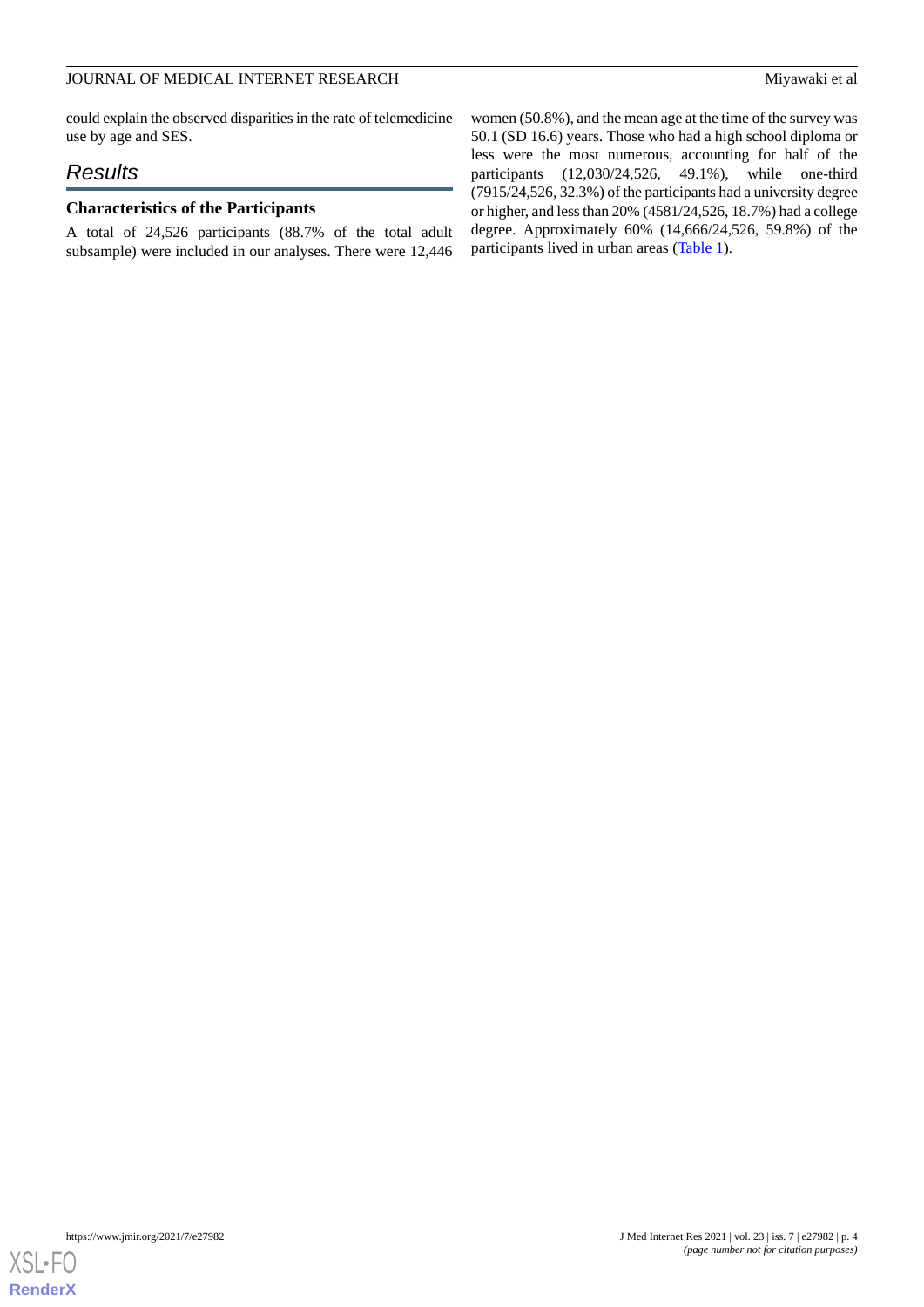# **JOURNAL OF MEDICAL INTERNET RESEARCH** Miyawaki et al

<span id="page-4-0"></span>**Table 1.** Characteristics of the participants.

| Characteristics                             | Value $(N=24, 526)$ |  |
|---------------------------------------------|---------------------|--|
| Female, n (%)                               | 12,446 (50.8%)      |  |
| Age (years), mean (SD)                      | 50.1(16.6)          |  |
| Educational attainment, n (%)               |                     |  |
| University degree or higher                 | 7915 (32.3%)        |  |
| College degree <sup>a</sup>                 | 4581 (18.7%)        |  |
| High school diploma or lower                | 12,030 (49.1%)      |  |
| Urbanicity of residence, n (%)              |                     |  |
| Urban                                       | 14,666 (59.8%)      |  |
| Rural                                       | 9560 (40.2%)        |  |
| Income level, n (%)                         |                     |  |
| High                                        | 5458 (22.3%)        |  |
| Medium                                      | 6814 (27.8%)        |  |
| Low                                         | 7151 (29.2%)        |  |
| Not answered                                | 5103 (20.8%)        |  |
| Employment status, n (%)                    |                     |  |
| Employer                                    | 1011 (4.1%)         |  |
| Self-employed                               | 1892 (7.7%)         |  |
| Employee                                    | 12,623 (51.5%)      |  |
| Unemployed                                  | 9000 (36.7%)        |  |
| Marital status, n (%)                       |                     |  |
| Married                                     | 16,102 (65.7%)      |  |
| Never married                               | 5413 (22.1%)        |  |
| Widowed                                     | $1606(6.6\%)$       |  |
| Separated                                   | 1403 (5.7%)         |  |
| Household size, n (%)                       |                     |  |
| $\mathbf{1}$                                | 4152 (16.9%)        |  |
| 2                                           | 8386 (34.2%)        |  |
| 3                                           | 5547 (22.6%)        |  |
| 4                                           | 4124 (16.8%)        |  |
| $\geq 5$                                    | 2317 (9.5%)         |  |
| Smoking status, n (%)                       |                     |  |
| Never                                       | 12,186 (49.7%)      |  |
| Ever                                        | 7423 (30.3%)        |  |
| Current                                     | 4917 (20.0%)        |  |
| Self-rated good health <sup>b</sup> , n (%) | 9839 (40.1%)        |  |
| Walking disability, n (%)                   | 3142 (12.8%)        |  |
| Comorbidities, n (%)                        |                     |  |
| Overweight                                  | 5202 (21.2%)        |  |
| Hypertension                                | 5086 (20.7%)        |  |
| Diabetes                                    | 1911 (7.8%)         |  |
| Asthma                                      | 1450 (5.9%)         |  |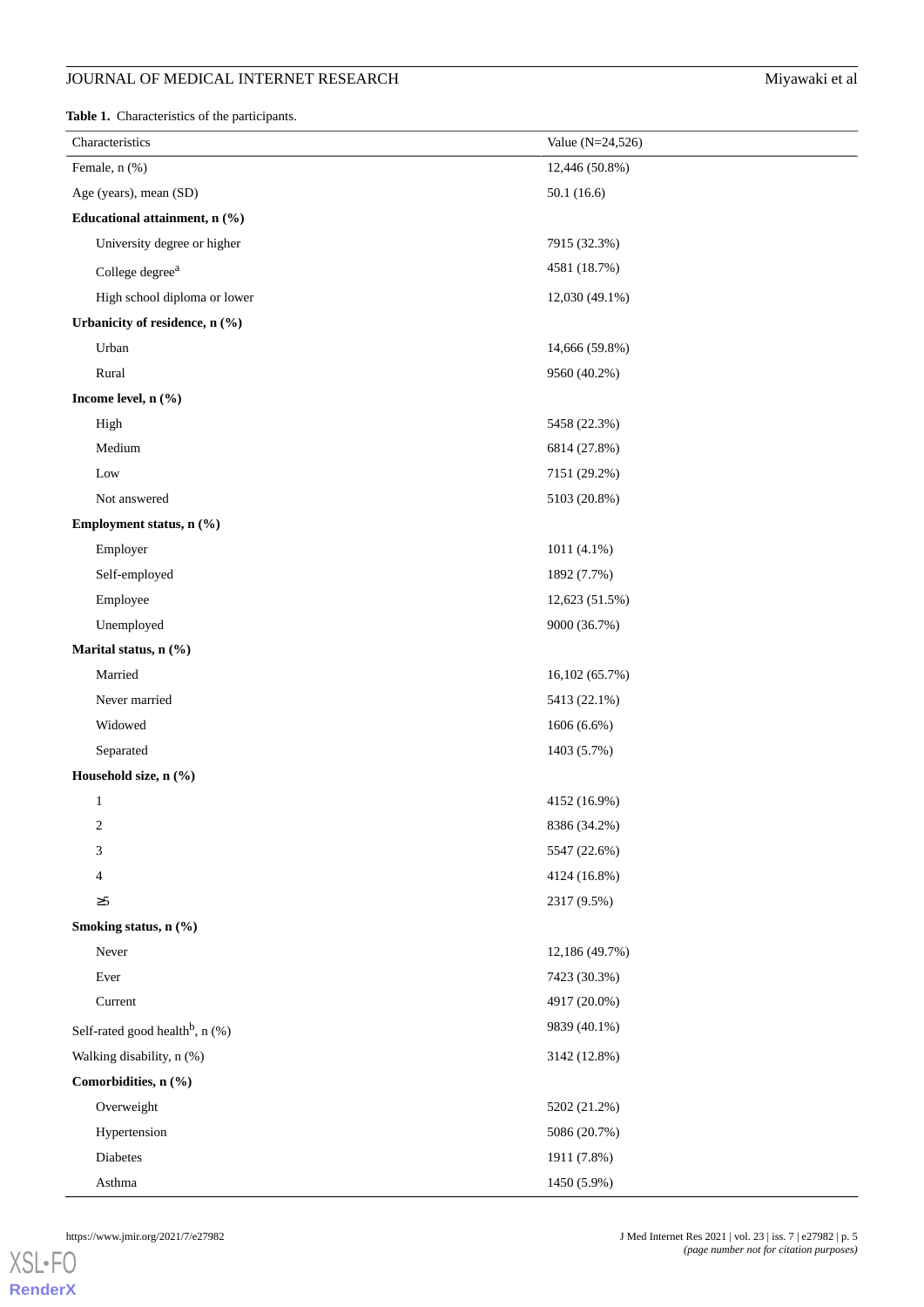| Characteristics                       | Value $(N=24,526)$ |
|---------------------------------------|--------------------|
| Coronary disease                      | 923 (3.8%)         |
| Stroke                                | 459 (1.9%)         |
| Chronic obstructive pulmonary disease | 332 (1.4%)         |
| Cancer                                | 774 (3.2%)         |
| Psychological disorder                | 1848 (7.5%)        |

<sup>a</sup>College includes junior, community, and vocational college.

<sup>b</sup>Self-rated good health was defined as very good or good using the 5-point Likert scale question, which asked if self-rated health status was very good, good, moderate, bad, or very bad.

#### **Overall Trend in the Rates of Telemedicine Use**

Of the 24,526 participants aged 18 to 79 years (50.8% [n=12,446] women), the proportion of individuals who reported using telemedicine increased from 2.0% (n=497) in April 2020 to 4.7% (n=1159) in August-September 2020.

#### **Adjusted Rates of Telemedicine Use by Age**

<span id="page-5-0"></span>After adjusting for potential confounders, younger individuals were more likely to use telemedicine than older individuals in April 2020 [\(Figure 1](#page-5-0) and [Multimedia Appendix 2\)](#page-10-4). Although this pattern remained largely unchanged in August-September 2020, with participants aged 18 to 29 years exhibiting the largest increase in telemedicine use (adjusted rates, 4.3% in April vs

10.2% in August-September; adjusted difference, +5.8 percentage points; adjusted *P*<.001), we also observed a substantial increase in telemedicine use among participants aged 70 to 79 years (from 0.2% to 3.8%; +3.5 percentage points; *P*<.001) [\(Table 2\)](#page-6-0). The increase in the adjusted rates of telemedicine use among participants aged 18 to 29 years was 3.5 percentage points larger compared to that among those aged 40 to 49 years (*P*=.04), 3.9 percentage points larger compared to that among those aged 50 to 59 years  $(P=.01)$ , and 4.5 percentage points larger compared to that among those aged 60 to 69 years (*P*=.003). However, we found no evidence that the increase in the rates of telemedicine use differed between those aged 18 to 29 years and 70 to 79 years (*P*=.19).

**Figure 1.** Adjusted rates of telemedicine use in April 2020 and August-September 2020 by age. Telemedicine use was defined as "ever use" of telemedicine at a given time point (April or August-September 2020). Rates of telemedicine use were adjusted for other exposures and sociodemographic/health-related characteristics. We statistically compared the adjusted rates of telemedicine by age groups (reference: age 18-29 years) in April 2020 and in August-September 2020. \*\*Adjusted *P*<.01, \*\*\*Adjusted *P*<.001.



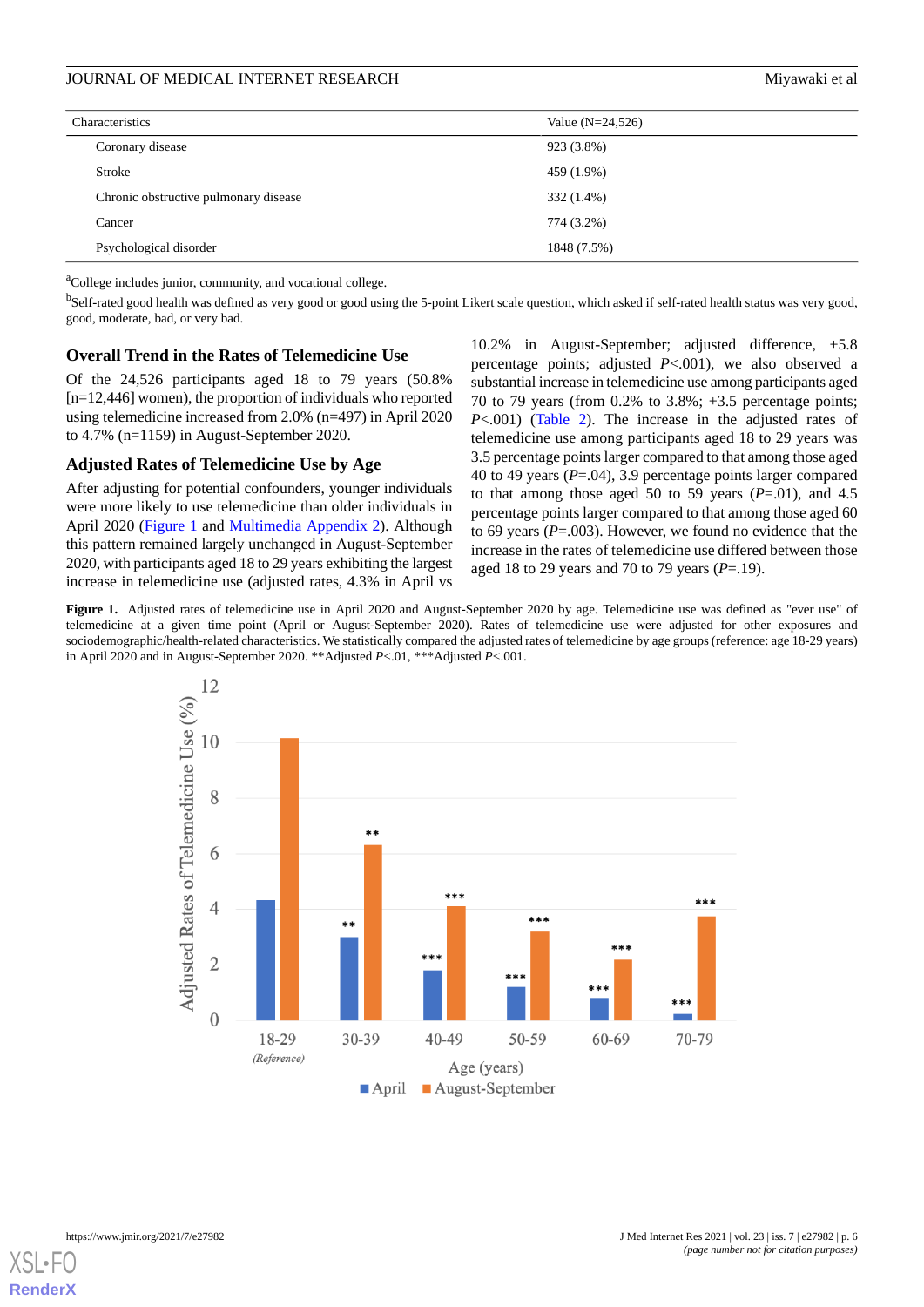<span id="page-6-0"></span>**Table 2.** Difference in the adjusted rates of telemedicine use between April 2020 and August-September 2020 by age.

| Age group<br>(years) | Number of<br>participants | Adjusted rate, % |                          | Difference <sup>a</sup> , % $(95\% \text{ CI})$ | $P$ value <sup>b</sup> | Difference in differences <sup>a</sup><br>$(95\% \text{ CI})$ | $P$ value <sup>b</sup> |
|----------------------|---------------------------|------------------|--------------------------|-------------------------------------------------|------------------------|---------------------------------------------------------------|------------------------|
|                      |                           | April<br>2020    | August-September<br>2020 |                                                 |                        |                                                               |                        |
| 18-29                | 3388                      | 4.3              | 10.2                     | 5.8 (3.0 to 8.7)                                | < 0.001                | Reference                                                     | N/A <sup>c</sup>       |
| $30-39$              | 3784                      | 3.0              | 6.3                      | $3.3(1.7 \text{ to } 4.9)$                      | < 0.001                | $-2.5$ ( $-5.8$ to 0.7)                                       | .19                    |
| $40 - 49$            | 4883                      | 1.8              | 4.1                      | $2.3(1.2 \text{ to } 3.3)$                      | < 0.001                | $-3.5$ (-6.6 to -0.5)                                         | .04                    |
| 50-59                | 4278                      | 1.2              | 3.2                      | $2.0(0.9 \text{ to } 3.1)$                      | < 0.001                | $-3.9$ (-6.9 to -0.8)                                         | .01                    |
| 60-69                | 4286                      | 0.8              | 2.2                      | $1.4(0.4 \text{ to } 2.4)$                      | .004                   | $-4.5$ ( $-7.5$ to $-1.4$ )                                   | .003                   |
| 70-79                | 3907                      | 0.2              | 3.8                      | $3.5(2.2 \text{ to } 4.8)$                      | < 0.001                | $-2.3$ ( $-5.5$ to 0.8)                                       | .19                    |

<sup>a</sup>We calculated the differences in the adjusted rates of telemedicine use between April 2020 and August-September 2020 for each age group. Then, we examined how the difference in the rates of telemedicine use between the two time points varied by age (difference in differences). The analyses were weighted to account for selection in an internet survey. For each analysis, standard errors were clustered at the prefecture level.

<sup>b</sup>The *P* values were adjusted post hoc to account for multiple comparisons with the use of the Benjamini-Hochberg method.  $\rm^c$ N/A: not applicable.

#### **Adjusted Rates of Telemedicine Use by SES Measures**

#### *Educational Attainment*

We found no evidence that the adjusted rates of telemedicine use differed by educational attainment in April 2020 ([Figure](#page-7-0) [2\)](#page-7-0). In contrast, we found disparities in telemedicine use by SES in August-September 2020. Participants with a university degree or higher were more likely to use telemedicine than those with

a college degree (adjusted rates, 6.6% vs 4.0%; *P*=.006) or high school diploma or less (adjusted rates, 6.6% vs 3.5%; *P*<.001) ([Multimedia Appendix 2](#page-10-4)). The increase in the adjusted rates of telemedicine use among participants with a university degree or higher was 2.2 percentage points larger compared to that among those with a college degree (*P*=.01) and 2.7 percentage points larger compared to that among those with a high school diploma or less  $(P=.003)$  ([Table 3](#page-8-0)).

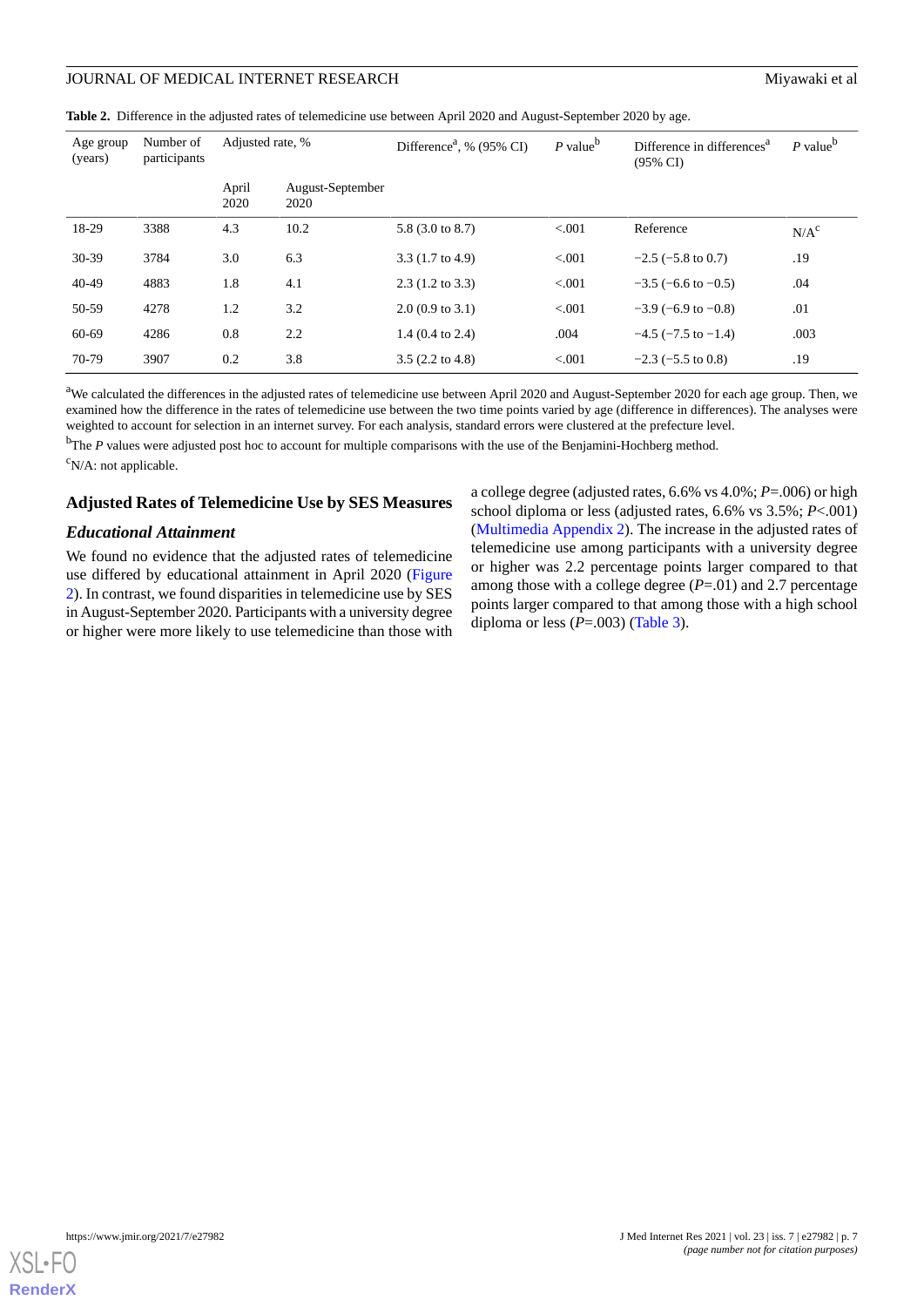# JOURNAL OF MEDICAL INTERNET RESEARCH Miyawaki et al

<span id="page-7-0"></span>**Figure 2.** Adjusted rates of telemedicine use in April 2020 and August-September 2020 by socioeconomic status measures. Telemedicine use was defined as "ever use" of telemedicine at a given time point (April or August-September 2020). Rates of telemedicine use were adjusted for other exposures and sociodemographic/health-related characteristics. We statistically compared the adjusted rates of telemedicine by educational attainment (reference: having a university degree or more), urbanicity of residence (reference: living in urban areas), or income level (reference: high income) in April 2020 and in August-September 2020. \*\*Adjusted *P*<.01, \*\*\*Adjusted *P*<.001.





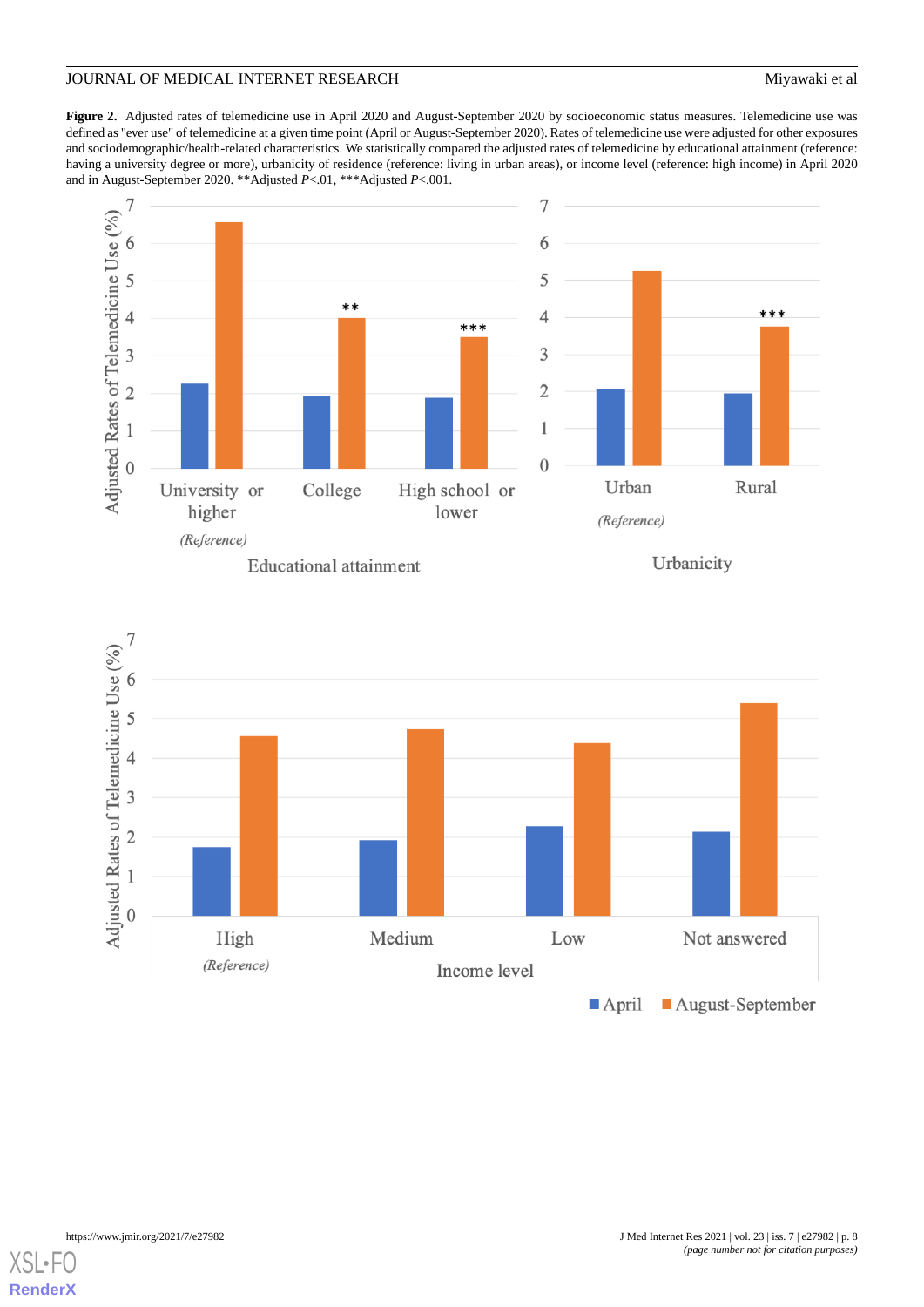<span id="page-8-0"></span>

|  |  | Table 3. Difference in the adjusted rates of telemedicine use between April 2020 and August-September 2020 by socioeconomic status measures. |
|--|--|----------------------------------------------------------------------------------------------------------------------------------------------|
|  |  |                                                                                                                                              |

| Measure                        | Number of<br>participants | Adjusted rate, % |                              | Difference <sup>a</sup> ,<br>% (95% CI) | $P$ value <sup>b</sup> | Difference in differences <sup>a</sup><br>$(95\% \text{ CI})$ | $P$ value <sup>b</sup> |
|--------------------------------|---------------------------|------------------|------------------------------|-----------------------------------------|------------------------|---------------------------------------------------------------|------------------------|
|                                |                           | April 2020       | August-<br>September<br>2020 |                                         |                        |                                                               |                        |
| <b>Educational attainment</b>  |                           |                  |                              |                                         |                        |                                                               |                        |
| University or higher           | 7915                      | 2.3              | 6.6                          | 4.3 $(2.7 \text{ to } 5.9)$ <.001       |                        | Reference                                                     | N/A <sup>c</sup>       |
| College                        | 4581                      | 1.9              | 4.0                          | $2.1(1.3 \text{ to } 2.9) < 0.001$      |                        | $-2.2$ ( $-4.0$ to $-0.4$ )                                   | .01                    |
| High school or lower           | 12,030                    | 1.9              | 3.5                          | $1.6(0.9 \text{ to } 2.4)$ < 0.01       |                        | $-2.7$ ( $-4.4$ to $-0.9$ )                                   | .003                   |
| <b>Urbanicity of residence</b> |                           |                  |                              |                                         |                        |                                                               |                        |
| Urban                          | 14,666                    | 2.1              | 5.2                          | $3.2(2.4 \text{ to } 3.9)$ <.001        |                        | Reference                                                     | N/A                    |
| Rural                          | 9860                      | 2.0              | 3.8                          | $1.8(1.2 \text{ to } 2.4)$ <.001        |                        | $-1.4$ ( $-2.3$ to $-0.4$ )                                   | .004                   |
| <b>Income level</b>            |                           |                  |                              |                                         |                        |                                                               |                        |
| High                           | 5458                      | 1.7              | 4.6                          | $2.8(1.8 \text{ to } 3.8)$ <.001        |                        | Reference                                                     | N/A                    |
| Medium                         | 6814                      | 1.9              | 4.7                          | $2.8(1.5 \text{ to } 4.2)$ <.001        |                        | $0$ (-1.6 to 1.7)                                             | .99                    |
| Low                            | 7151                      | 2.3              | 4.4                          | $2.1(1.3 \text{ to } 2.9)$              | < 0.001                | $-0.7$ ( $-2.0$ to 0.6)                                       | .34                    |
| Not answered                   | 5103                      | 2.1              | 5.4                          | $3.2(1.1 \text{ to } 5.4)$ .003         |                        | $0.4$ (-2.0 to 2.8)                                           | .79                    |

<sup>a</sup>We calculated the differences in the adjusted rates of telemedicine use between April 2020 and August-September 2020 for each socioeconomic status measure (educational attainment, urbanicity of residence, or income level). Then, we examined how the difference in the rates of telemedicine use between the two time points varied by educational attainment, urbanicity of residence, or income level (difference in differences). The analyses were weighted to account for selection in an internet survey. For each analysis, standard errors were clustered at the prefecture level.

<sup>b</sup>The *P* values were adjusted post hoc to account for multiple comparisons with the use of the Benjamini-Hochberg method.

 $\rm^cN/A$ : not applicable.

#### *Urbanicity of Residence*

We found no evidence that the adjusted rates of telemedicine use differed by urbanicity of residence in April 2020 ([Figure](#page-7-0) [2\)](#page-7-0). Participants living in urban areas exhibited higher rates of telemedicine use than those living in rural areas only in August-September 2020 (adjusted rates, 5.2% vs 3.8%; *P*<.001) ([Multimedia Appendix 2](#page-10-4)). The increase in the adjusted rates of telemedicine use among participants living in urban areas was 1.4 percentage points higher compared to that among those living in rural areas (*P*=.004) ([Table 3](#page-8-0)).

#### *Income Level*

We found no evidence that the adjusted rates of telemedicine use differed by income level in April or August-September 2020 ([Figure 2\)](#page-7-0). We also found no evidence that the increase in the rates of telemedicine use varied by income level ([Table 3](#page-8-0)).

#### **Secondary Analyses**

Our findings were qualitatively unaffected by additional adjustment for prefecture fixed effects ([Multimedia Appendix](#page-10-5) [3\)](#page-10-5). When we additionally adjusted for the variables representing the availability of ICTs, our findings of increased disparities by SES (ie, university or higher vs high school or lower and urban vs rural) were largely unaffected [\(Multimedia Appendix 4\)](#page-10-6). However, we no longer found any evidence that the increase in the rates of telemedicine use varied between young individuals (aged 18-29 years) and middle-aged individuals (aged 40-49, 50-59, or 60-69 years), indicating that the trends of the

[XSL](http://www.w3.org/Style/XSL)•FO **[RenderX](http://www.renderx.com/)**

disparities in telemedicine use by age were partly driven by differences in online access.

# *Discussion*

#### **Principal Findings**

Using data from a large nationwide internet survey conducted in Japan, we found that younger individuals increased the use of telemedicine more than older individuals (leading to wider disparities by age) during the COVID-19 pandemic, although individuals in their 70s also increased the use of telemedicine. Disparities in telemedicine use by educational attainment and urbanicity of residence also increased during the pandemic, whereas we found no evidence that disparities by income level changed.

Younger people were already more likely to use telemedicine as of April 2020; this disparity by age further increased as of August-September 2020 among adults aged 69 years or younger. However, telemedicine use also increased among older adults aged 70 to 79 years, narrowing the gap in telemedicine use among this population. In April 2020, there was no evidence that telemedicine use varied across educational attainment and urbanicity of residence, but by August-September 2020, better educated individuals living in urban areas were more likely to use telemedicine. In contrast, we did not find significant disparities by income level in either April or August-September 2020. Taken together, these findings suggest that improved access to telemedicine during the pandemic may have penetrated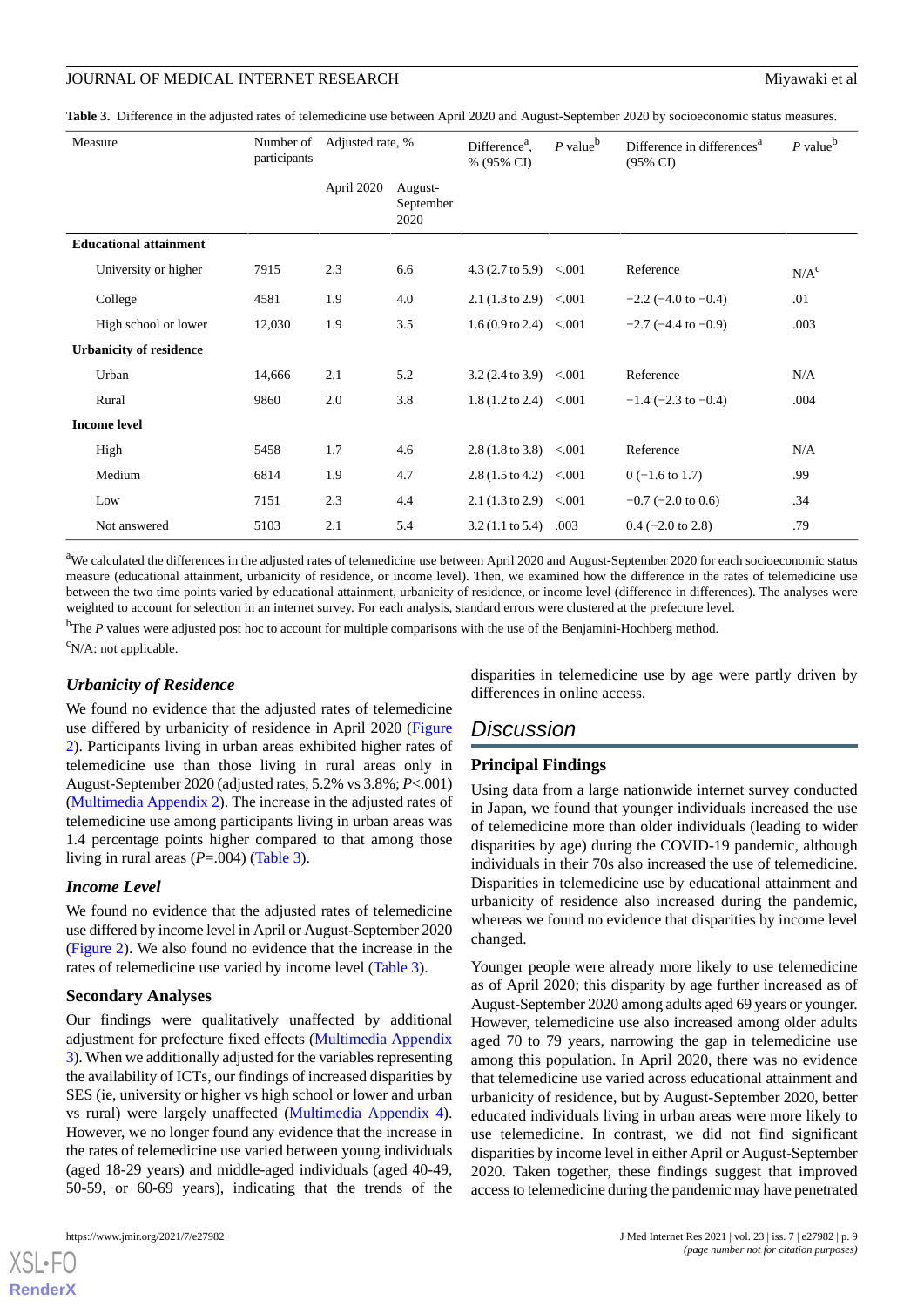unevenly in the population, leaving behind some socioeconomically disadvantaged populations. In contrast, the growing use of telemedicine among older adults was reassuring, indicating that this population of people, who have high health care needs but are often unfamiliar with ICTs [\[16](#page-11-12)], benefitted from improved access to telemedicine.

There may be several mechanisms through which the disparities in telemedicine use due to age have widened, especially among individuals aged 69 years or younger. First, younger people may have been more familiar with ICTs, and therefore, faced lower psychological or technological hurdles to initiating telemedicine usage when access to it improved in response to the COVID-19 pandemic in Japan  $[16]$  $[16]$ . This explanation is supported by our findings showing no evidence of disparities in telemedicine use due to age once we adjusted for the indicators of ICT availability. Second, the health care needs of young patients may be milder than those of older patients, making young patients more suited to the use of telemedicine. For example, young patients may have fewer comorbidities and seek care for milder conditions compared to middle-aged or older adults. Young patients also may be less likely to need blood tests or diagnostic imaging, which require patients to physically visit a health care facility [[40,](#page-12-12)[41](#page-12-13)]. Finally, younger individuals may be less likely to have disabilities and sensory barriers that could be hurdles to telemedicine use [[14\]](#page-11-10).

We also found that individuals aged 70 to 79 years experienced a large increase in telemedicine use. Given that these older adults are in the highest-risk age group for COVID-19 infection (most likely to experience severe life-threatening conditions when infected)  $[42]$  $[42]$ , they might be incentivized to use telemedicine to avoid visiting health care facilities, which might lead to COVID-19 infection.

The limited increase in telemedicine use for individuals with lower academic attainment may be due to their lower digital literacy, limited access to ICTs, and less flexible work schedules [[43\]](#page-12-15), all of which could be barriers to using telemedicine [[16\]](#page-11-12). The limited penetration of telemedicine use in rural areas may be explained by inadequate internet access in rural areas [\[16](#page-11-12)] and the fact that there were fewer medical institutions offering telemedicine in rural areas [[44\]](#page-12-16). Given that the number of COVID-19 infections was generally higher in urban areas compared with rural areas, another potential explanation for the relative expansion in telemedicine use in urban areas may be that patients living in urban areas were more incentivized to avoid face-to-face encounters. However, we found that the inclusion of prefecture fixed effects (effectively comparing urban vs rural areas within the same prefecture) did not qualitatively change our results, indicating that this does not fully explain the disparities in telemedicine use between residents of urban and rural areas. It was reassuring that we found no substantial disparities in access to telemedicine by income level throughout the study period. Our findings may indicate that, at least in Japan, financial barriers have minimally influenced the disparities in telemedicine use.

#### **Comparison With Prior Work**

Our findings add to the body of work investigating the impact of age and SES on telemedicine use during the COVID-19

pandemic. Studies that were conducted prior to the expansion of telemedicine use in response to the COVID-19 pandemic have reported that younger patients are more likely to use telemedicine, whereas these studies showed mixed results regarding the disparities by area income level and urbanicity of residence. Studies that were conducted after the COVID-19 pandemic found that telemedicine use overall [[41,](#page-12-13)[45](#page-12-17),[46\]](#page-12-18) and for geriatric care  $[21]$  $[21]$ , primary care  $[19,22,47]$  $[19,22,47]$  $[19,22,47]$  $[19,22,47]$  $[19,22,47]$ , or otolaryngological care [\[23](#page-11-17)] was concentrated among younger individuals living in urban high-income areas. Yet, the timeframe used in these studies represented only one early point in the COVID-19 pandemic, and the studies did not focus on the change over time of age and social disparities in telemedicine use. These previous studies used area income level as an indicator of income level, as opposed to individual income level used in our research. The inconsistent results for income level may partly be attributable to this difference. More importantly, to our knowledge, our study is the first to show that telemedicine use increased substantially among individuals aged 70 years or older, reducing telemedicine disparities among the population at the highest risk for COVID-19 infection.

#### **Limitations**

Our study has some limitations. First, as with any observational study, we could not fully account for unmeasured confounders. Our study also was unable to identify the exact mechanisms of the association between age or SES and the increase in the rates of telemedicine use. Second, due to a limitation in our data, we were unable to identify whether telemedicine use represented telephone visits or virtual visits. Third, there is potential for recall bias; younger individuals with higher SES might be more likely to recall and report telemedicine use. Fourth, we could not identify the clinical conditions for which patients received care via telemedicine. The reports submitted to the government by medical institutions offering telemedicine indicated that the most common conditions for which patients used telemedicine between July and September 2020 were acute relatively mild conditions, such as upper respiratory tract infection, fever, bronchitis, and rhinitis [[44\]](#page-12-16). However, evidence suggests that telemedicine is suitable for psychiatric care  $[10,11]$  $[10,11]$  $[10,11]$  and management of chronic conditions [[12](#page-11-8)[,13](#page-11-9)]. This gap may be due to patients avoiding clinic visits with signs of infection and shifting to telemedicine, or the Japanese authorities' restriction on the prescription of psychiatric drugs in telemedicine [[44\]](#page-12-16). The patterns of telemedicine use by age and SES may change as the profiles of conditions treated via telemedicine increase in the future. Finally, because our study sample was collected through an internet-based survey, our findings may not be generalizable to a population with limited access to and/or literacy of the internet. However, we used weighted analyses to minimize the difference in demographics, SES, and health-related characteristics between respondents of the current internet survey and the nationally representative survey, thus approximating our estimates to national estimates.

#### **Conclusions**

Using a large-scale nationwide internet survey in Japan, we found that younger individuals were generally more likely to increase telemedicine use than older individuals during the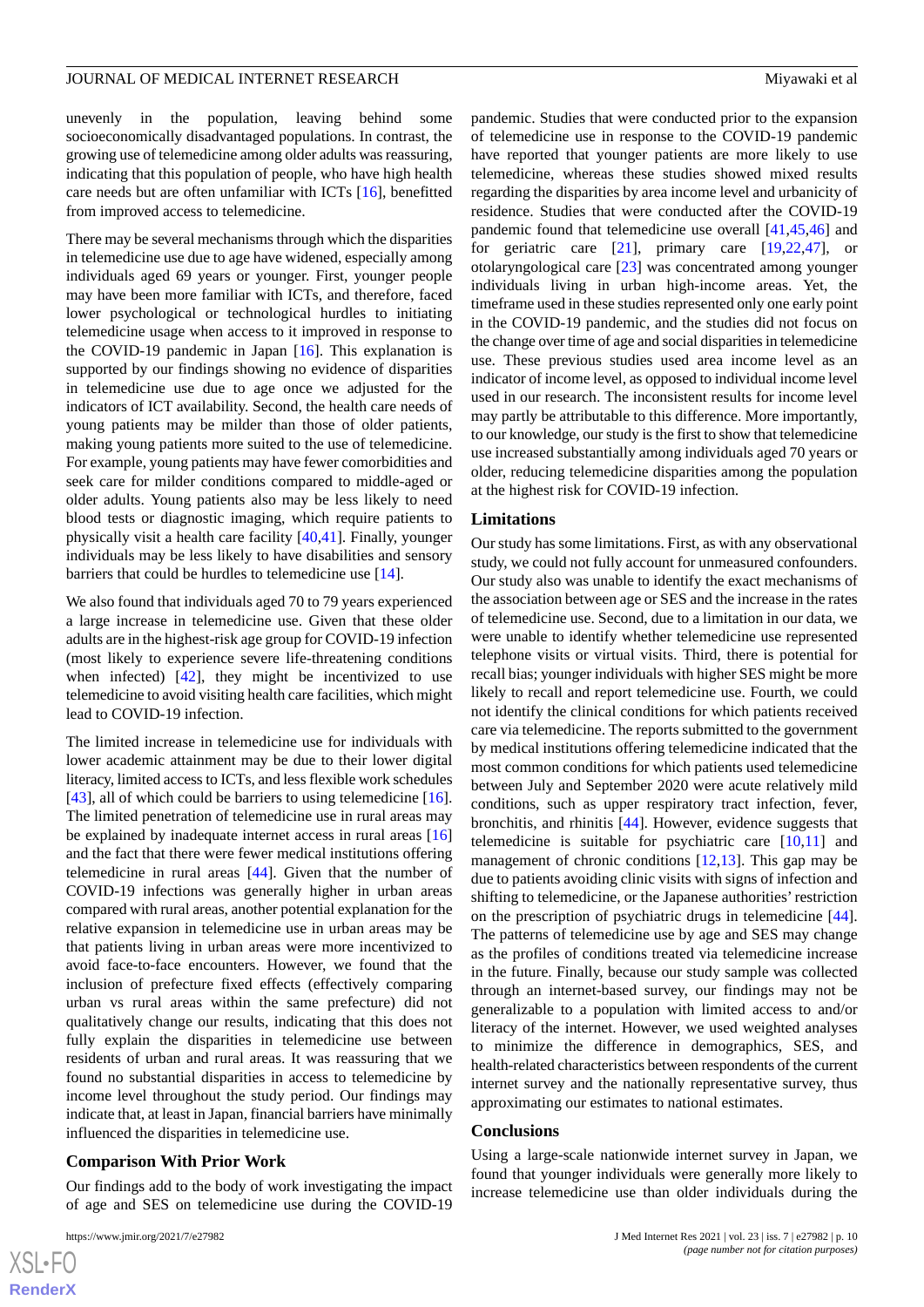pandemic, although individuals in their 70s exceptionally gained access to telemedicine. Disparities in telemedicine use by educational attainment and urbanicity of residence increased during the COVID-19 pandemic. These findings indicate that the current telemedicine expansion may be leaving a portion of the socioeconomically disadvantaged population behind, and suggest further need for policy efforts to achieve equal access to health care.

# **Acknowledgments**

Data collection and statistical analyses in this work were funded by the Japan Society for the Promotion of Science (JSPS) KAKENHI Grants (18H03062 to TT). AM was supported by JSPS KAKENHI Grants (20K18956) and the Social Science Research Council (grant number is not applicable) for other work not related to this study. YT was supported by the National Institutes of Health (NIH)/National Institute on Minority Health and Health Disparities Grant R01MD013913 and NIH/National Institute of Aging Grant R01AG068633 for other work not related to this study. The data from the JACSIS study were collected with the support of JSPS KAKENHI Grants (grant numbers 18H03062, 17H03589, 19K10671, 19K19439, 19K10446, and 18H03107), the University of Tsukuba Research Support Program (grant number is not applicable), and Health Labour Sciences Research Grants (19FA1005). The content of this paper is solely the responsibility of the authors and does not necessarily represent the official views of the funders. The funders were not involved with the collection, management, analysis, or interpretation of the data; preparation, review, or approval of the manuscript; or the decision to submit the manuscript for publication. All authors had full access to all the data in the study and had final responsibility for the decision to submit the paper.

# **Authors' Contributions**

AM had full access to the data in the study and takes responsibility for the accuracy and integrity of the data and its analyses. Study concept and design: All authors. Acquisition, analysis, or interpretation of data: All authors. Drafting of the manuscript: AM and YT. Critical revision of the manuscript for important intellectual content: All authors. Statistical analysis: AM, TT, and YT. Administrative, technical, or material support: YT. Study supervision: YT.

# <span id="page-10-3"></span>**Conflicts of Interest**

MKO receives royalties from UpToDate for its telemedicine section. The other authors have no conflicts to declare.

# <span id="page-10-4"></span>**Multimedia Appendix 1**

Inverse probability weighting. [[DOCX File , 22 KB](https://jmir.org/api/download?alt_name=jmir_v23i7e27982_app1.docx&filename=3780b1dcf878e649bef2b4f0a211768b.docx)-[Multimedia Appendix 1\]](https://jmir.org/api/download?alt_name=jmir_v23i7e27982_app1.docx&filename=3780b1dcf878e649bef2b4f0a211768b.docx)

# <span id="page-10-5"></span>**Multimedia Appendix 2**

Adjusted odds ratios of telemedicine for age and socioeconomic status measures. [[DOCX File , 21 KB](https://jmir.org/api/download?alt_name=jmir_v23i7e27982_app2.docx&filename=257e2c170e5624c8f7cd147bac763325.docx)-[Multimedia Appendix 2\]](https://jmir.org/api/download?alt_name=jmir_v23i7e27982_app2.docx&filename=257e2c170e5624c8f7cd147bac763325.docx)

# **Multimedia Appendix 3**

<span id="page-10-6"></span>Difference in adjusted rates of telemedicine use between April 2020 and August-September 2020 by age and socioeconomic status measures, additionally adjusting for prefecture fixed effects. [[DOCX File , 21 KB](https://jmir.org/api/download?alt_name=jmir_v23i7e27982_app3.docx&filename=b45830bf301026ceb12d2c54625c0508.docx)-[Multimedia Appendix 3\]](https://jmir.org/api/download?alt_name=jmir_v23i7e27982_app3.docx&filename=b45830bf301026ceb12d2c54625c0508.docx)

# **Multimedia Appendix 4**

<span id="page-10-1"></span><span id="page-10-0"></span>Difference in adjusted rates of telemedicine use between April 2020 and August-September 2020 by age and socioeconomic status measures, additionally adjusting for availability of information and communication technologies. [[DOCX File , 22 KB](https://jmir.org/api/download?alt_name=jmir_v23i7e27982_app4.docx&filename=84c5f2be9cdba5a8e0972da6aade1e5b.docx)-[Multimedia Appendix 4\]](https://jmir.org/api/download?alt_name=jmir_v23i7e27982_app4.docx&filename=84c5f2be9cdba5a8e0972da6aade1e5b.docx)

# **References**

- <span id="page-10-2"></span>1. WHO Coronavirus Disease (COVID-19) Dashboard. World Health Organization. URL: <https://covid19.who.int> [accessed 2021-06-01]
- 2. Mehrotra A, Chernew M, Linetsky D, Hatch H, Cutler D, Schneider E. The Impact of the COVID-19 Pandemic on Outpatient Care: Visits Return to Prepandemic Levels, but Not for All Providers and Patients. The Commonwealth Fund. 2020. URL: [https://www.commonwealthfund.org/publications/2020/oct/impact-covid-19-pandemic-outpatient-care-visits](https://www.commonwealthfund.org/publications/2020/oct/impact-covid-19-pandemic-outpatient-care-visits-return-prepandemic-levels)[return-prepandemic-levels](https://www.commonwealthfund.org/publications/2020/oct/impact-covid-19-pandemic-outpatient-care-visits-return-prepandemic-levels) [accessed 2021-06-01]
- 3. Baum A, Kaboli PJ, Schwartz MD. Reduced In-Person and Increased Telehealth Outpatient Visits During the COVID-19 Pandemic. Ann Intern Med 2021 Jan;174(1):129-131 [[FREE Full text](https://www.acpjournals.org/doi/abs/10.7326/M20-3026?url_ver=Z39.88-2003&rfr_id=ori:rid:crossref.org&rfr_dat=cr_pub%3dpubmed)] [doi: [10.7326/M20-3026](http://dx.doi.org/10.7326/M20-3026)] [Medline: [32776780\]](http://www.ncbi.nlm.nih.gov/entrez/query.fcgi?cmd=Retrieve&db=PubMed&list_uids=32776780&dopt=Abstract)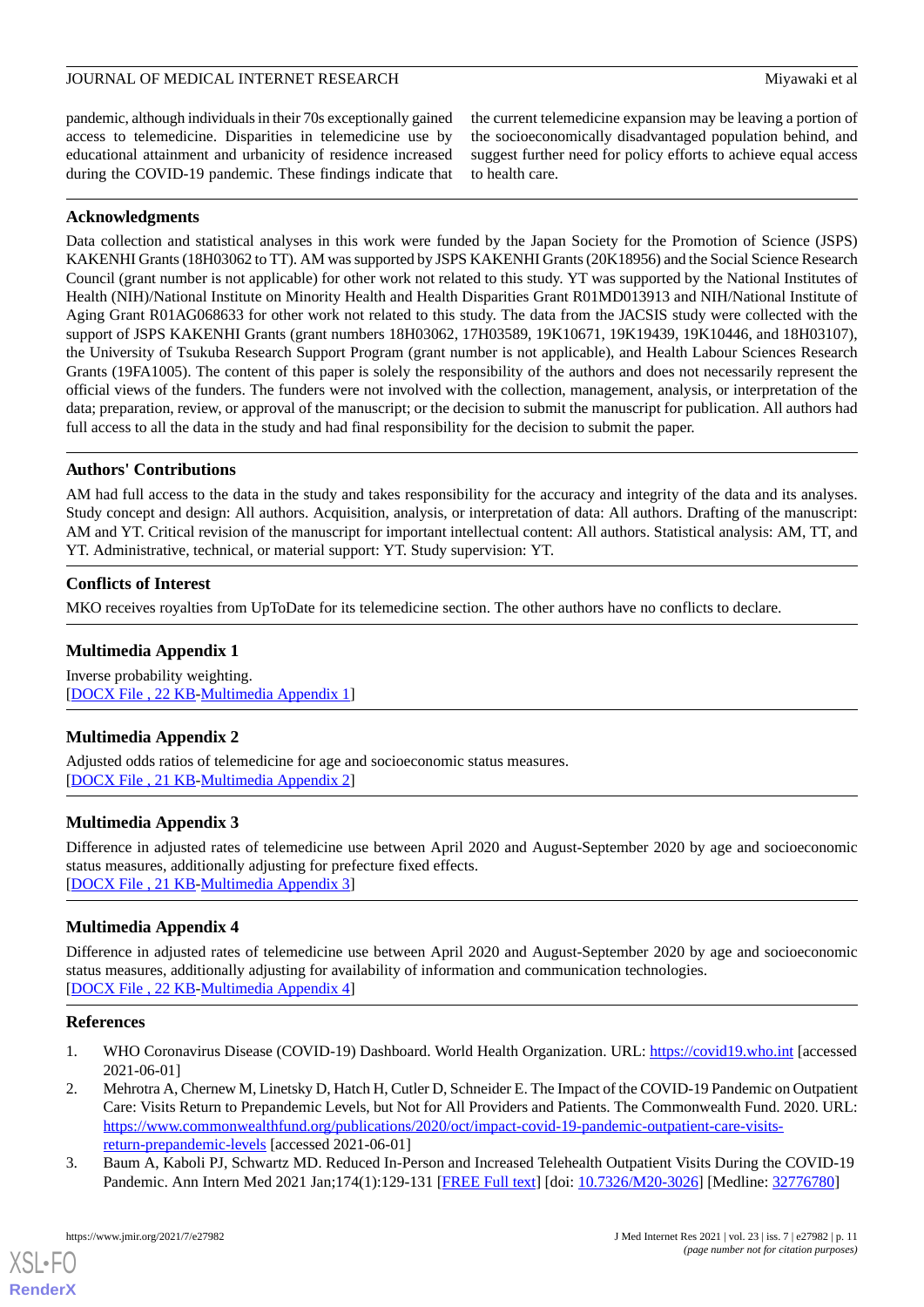- <span id="page-11-0"></span>4. Hospital Report (August 2020). Ministry of Health Labour and Welfare. 2020. URL: [https://www.mhlw.go.jp/toukei/list/](https://www.mhlw.go.jp/toukei/list/80-1.html) [80-1.html](https://www.mhlw.go.jp/toukei/list/80-1.html) [accessed 2020-12-31]
- <span id="page-11-1"></span>5. Patel SY, Mehrotra A, Huskamp HA, Uscher-Pines L, Ganguli I, Barnett ML. Trends in Outpatient Care Delivery and Telemedicine During the COVID-19 Pandemic in the US. JAMA Intern Med 2021 Mar 01;181(3):388-391. [doi: [10.1001/jamainternmed.2020.5928\]](http://dx.doi.org/10.1001/jamainternmed.2020.5928) [Medline: [33196765\]](http://www.ncbi.nlm.nih.gov/entrez/query.fcgi?cmd=Retrieve&db=PubMed&list_uids=33196765&dopt=Abstract)
- <span id="page-11-2"></span>6. Hassan A, Mari Z, Gatto EM, Cardozo A, Youn J, Okubadejo N, International Telemedicine Study Group. Global Survey on Telemedicine Utilization for Movement Disorders During the COVID-19 Pandemic. Mov Disord 2020 Oct 24;35(10):1701-1711 [[FREE Full text](http://europepmc.org/abstract/MED/32833273)] [doi: [10.1002/mds.28284\]](http://dx.doi.org/10.1002/mds.28284) [Medline: [32833273\]](http://www.ncbi.nlm.nih.gov/entrez/query.fcgi?cmd=Retrieve&db=PubMed&list_uids=32833273&dopt=Abstract)
- <span id="page-11-4"></span><span id="page-11-3"></span>7. Verma S. Early Impact Of CMS Expansion Of Medicare Telehealth During COVID-19. Health Affairs Blog. 2020 Jul 15. URL: <https://www.healthaffairs.org/do/10.1377/hblog20200715.454789/full> [accessed 2021-06-01]
- <span id="page-11-5"></span>8. WHO Global Observatory for eHealth. Telemedicine: opportunities and developments in Member States: report on the second global survey on eHealth. Geneva, Switzerland: World Health Organization; 2010. URL: [https://apps.who.int/iris/](https://apps.who.int/iris/handle/10665/44497) [handle/10665/44497](https://apps.who.int/iris/handle/10665/44497)
- <span id="page-11-6"></span>9. Myung S, McDonnell DD, Kazinets G, Seo HG, Moskowitz JM. Effects of Web- and computer-based smoking cessation programs: meta-analysis of randomized controlled trials. Arch Intern Med 2009 May 25;169(10):929-937. [doi: [10.1001/archinternmed.2009.109\]](http://dx.doi.org/10.1001/archinternmed.2009.109) [Medline: [19468084](http://www.ncbi.nlm.nih.gov/entrez/query.fcgi?cmd=Retrieve&db=PubMed&list_uids=19468084&dopt=Abstract)]
- <span id="page-11-7"></span>10. Barak A, Hen L, Boniel-Nissim M, Shapira N. A Comprehensive Review and a Meta-Analysis of the Effectiveness of Internet-Based Psychotherapeutic Interventions. Journal of Technology in Human Services 2008 Jul 03;26(2-4):109-160. [doi: [10.1080/15228830802094429](http://dx.doi.org/10.1080/15228830802094429)]
- <span id="page-11-8"></span>11. Hyler SE, Gangure DP, Batchelder ST. Can telepsychiatry replace in-person psychiatric assessments? A review and meta-analysis of comparison studies. CNS Spectr 2005 May 07;10(5):403-413. [doi: [10.1017/s109285290002277x](http://dx.doi.org/10.1017/s109285290002277x)] [Medline: [15858458](http://www.ncbi.nlm.nih.gov/entrez/query.fcgi?cmd=Retrieve&db=PubMed&list_uids=15858458&dopt=Abstract)]
- <span id="page-11-9"></span>12. Jin K, Khonsari S, Gallagher R, Gallagher P, Clark AM, Freedman B, et al. Telehealth interventions for the secondary prevention of coronary heart disease: A systematic review and meta-analysis. Eur J Cardiovasc Nurs 2019 Apr;18(4):260-271. [doi: [10.1177/1474515119826510](http://dx.doi.org/10.1177/1474515119826510)] [Medline: [30667278\]](http://www.ncbi.nlm.nih.gov/entrez/query.fcgi?cmd=Retrieve&db=PubMed&list_uids=30667278&dopt=Abstract)
- <span id="page-11-10"></span>13. Polisena J, Coyle D, Coyle K, McGill S. Home telehealth for chronic disease management: a systematic review and an analysis of economic evaluations. Int J Technol Assess Health Care 2009 Jul;25(3):339-349. [doi: [10.1017/S0266462309990201](http://dx.doi.org/10.1017/S0266462309990201)] [Medline: [19619353](http://www.ncbi.nlm.nih.gov/entrez/query.fcgi?cmd=Retrieve&db=PubMed&list_uids=19619353&dopt=Abstract)]
- <span id="page-11-12"></span><span id="page-11-11"></span>14. Batsis JA, DiMilia PR, Seo LM, Fortuna KL, Kennedy MA, Blunt HB, et al. Effectiveness of Ambulatory Telemedicine Care in Older Adults: A Systematic Review. J Am Geriatr Soc 2019 Aug;67(8):1737-1749 [\[FREE Full text\]](http://europepmc.org/abstract/MED/31066916) [doi: [10.1111/jgs.15959\]](http://dx.doi.org/10.1111/jgs.15959) [Medline: [31066916\]](http://www.ncbi.nlm.nih.gov/entrez/query.fcgi?cmd=Retrieve&db=PubMed&list_uids=31066916&dopt=Abstract)
- <span id="page-11-13"></span>15. Timmermans S, Kaufman R. Technologies and Health Inequities. Annu. Rev. Sociol 2020 Jul 30;46(1):583-602. [doi: [10.1146/annurev-soc-121919-054802](http://dx.doi.org/10.1146/annurev-soc-121919-054802)]
- <span id="page-11-14"></span>16. Internet/Broadband Fact Sheet. Pew Research Center. 2021. URL: [https://www.pewresearch.org/internet/fact-sheet/](https://www.pewresearch.org/internet/fact-sheet/internet-broadband/) [internet-broadband/](https://www.pewresearch.org/internet/fact-sheet/internet-broadband/) [accessed 2021-06-01]
- <span id="page-11-15"></span>17. Nishida T, Pick JB, Sarkar A. Japan s prefectural digital divide: A multivariate and spatial analysis. Telecommunications Policy 2014 Dec;38(11):992-1010. [doi: [10.1016/j.telpol.2014.05.004\]](http://dx.doi.org/10.1016/j.telpol.2014.05.004)
- <span id="page-11-16"></span>18. Lam K, Lu AD, Shi Y, Covinsky KE. Assessing Telemedicine Unreadiness Among Older Adults in the United States During the COVID-19 Pandemic. JAMA Intern Med 2020 Oct 01;180(10):1389-1391. [doi: [10.1001/jamainternmed.2020.2671\]](http://dx.doi.org/10.1001/jamainternmed.2020.2671) [Medline: [32744593\]](http://www.ncbi.nlm.nih.gov/entrez/query.fcgi?cmd=Retrieve&db=PubMed&list_uids=32744593&dopt=Abstract)
- <span id="page-11-21"></span>19. Nouri S, Khoong E, Lyles C, Karliner L. Addressing equity in telemedicine for chronic disease management during the Covid-19 pandemic. NEJM Catalyst: Innovations in Care Delivery. 2020 May 04. URL: [https://catalyst.nejm.org/doi/full/](https://catalyst.nejm.org/doi/full/10.1056/CAT.20.0123) [10.1056/CAT.20.0123](https://catalyst.nejm.org/doi/full/10.1056/CAT.20.0123) [accessed 2021-06-01]
- <span id="page-11-22"></span><span id="page-11-17"></span>20. Jaffe DH, Lee L, Huynh S, Haskell TP. Health Inequalities in the Use of Telehealth in the United States in the Lens of COVID-19. Popul Health Manag 2020 Oct;23(5):368-377. [doi: [10.1089/pop.2020.0186](http://dx.doi.org/10.1089/pop.2020.0186)] [Medline: [32816644](http://www.ncbi.nlm.nih.gov/entrez/query.fcgi?cmd=Retrieve&db=PubMed&list_uids=32816644&dopt=Abstract)]
- 21. Rivera V, Aldridge MD, Ornstein K, Moody KA, Chun A. RESEARCHRacial and Socioeconomic Disparities in Access to Telehealth. J Am Geriatr Soc 2021 Jan;69(1):44-45. [doi: [10.1111/jgs.16904\]](http://dx.doi.org/10.1111/jgs.16904) [Medline: [33075143](http://www.ncbi.nlm.nih.gov/entrez/query.fcgi?cmd=Retrieve&db=PubMed&list_uids=33075143&dopt=Abstract)]
- <span id="page-11-18"></span>22. Pierce RP, Stevermer JJ. Disparities in use of telehealth at the onset of the COVID-19 public health emergency. J Telemed Telecare 2020 Oct 21:1357633X2096389. [doi: [10.1177/1357633x20963893\]](http://dx.doi.org/10.1177/1357633x20963893)
- <span id="page-11-20"></span><span id="page-11-19"></span>23. Darrat I, Tam S, Boulis M, Williams AM. Socioeconomic Disparities in Patient Use of Telehealth During the Coronavirus Disease 2019 Surge. JAMA Otolaryngol Head Neck Surg 2021 Mar 01;147(3):287-295. [doi: [10.1001/jamaoto.2020.5161](http://dx.doi.org/10.1001/jamaoto.2020.5161)] [Medline: [33443539](http://www.ncbi.nlm.nih.gov/entrez/query.fcgi?cmd=Retrieve&db=PubMed&list_uids=33443539&dopt=Abstract)]
- 24. Ikeda N, Saito E, Kondo N, Inoue M, Ikeda S, Satoh T, et al. What has made the population of Japan healthy? The Lancet 2011 Sep;378(9796):1094-1105. [doi: [10.1016/s0140-6736\(11\)61055-6\]](http://dx.doi.org/10.1016/s0140-6736(11)61055-6)
- 25. Market study on telemedicine. European Commission. 2018. URL: [https://ec.europa.eu/health/sites/default/files/ehealth/](https://ec.europa.eu/health/sites/default/files/ehealth/docs/2018_provision_marketstudy_telemedicine_en.pdf) [docs/2018\\_provision\\_marketstudy\\_telemedicine\\_en.pdf](https://ec.europa.eu/health/sites/default/files/ehealth/docs/2018_provision_marketstudy_telemedicine_en.pdf) [accessed 2021-06-05]
- 26. Ikeda T, Igarashi A, Odani S, Murakami M, Tabuchi T. Health-Related Quality of Life during COVID-19 Pandemic: Assessing Impacts of Job Loss and Financial Support Programs in Japan. Appl Res Qual Life 2021 Jan 30:1-17 [[FREE](http://europepmc.org/abstract/MED/33552309) [Full text\]](http://europepmc.org/abstract/MED/33552309) [doi: [10.1007/s11482-021-09918-6](http://dx.doi.org/10.1007/s11482-021-09918-6)] [Medline: [33552309](http://www.ncbi.nlm.nih.gov/entrez/query.fcgi?cmd=Retrieve&db=PubMed&list_uids=33552309&dopt=Abstract)]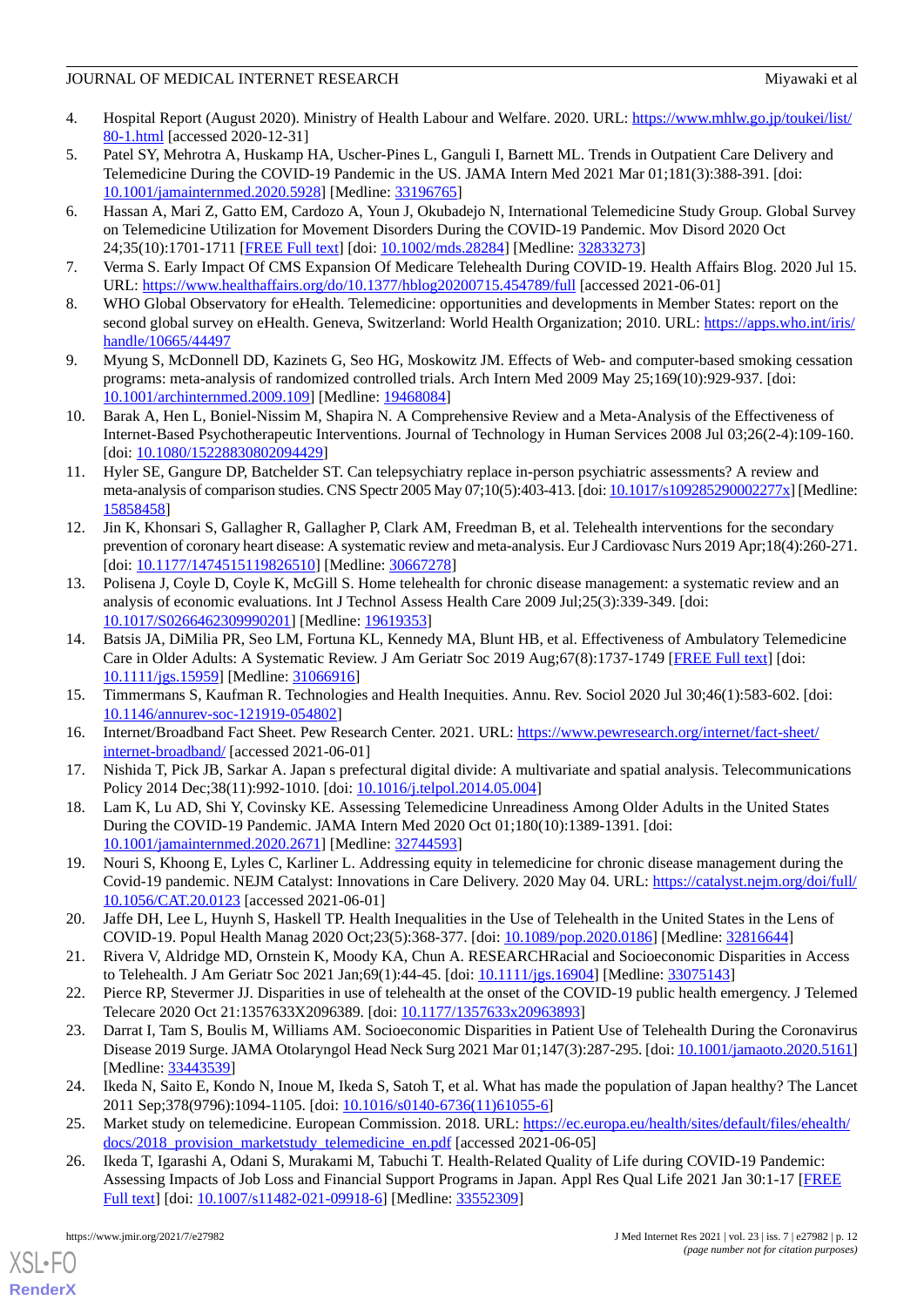- <span id="page-12-0"></span>27. About Us. Rakuten Insight. URL:<https://insight.rakuten.co.jp/en/aboutus.html> [accessed 2021-06-01]
- 28. Tabuchi T, Kiyohara K, Hoshino T, Bekki K, Inaba Y, Kunugita N. Awareness and use of electronic cigarettes and heat-not-burn tobacco products in Japan. Addiction 2016 Apr;111(4):706-713. [doi: [10.1111/add.13231](http://dx.doi.org/10.1111/add.13231)] [Medline: [26566956](http://www.ncbi.nlm.nih.gov/entrez/query.fcgi?cmd=Retrieve&db=PubMed&list_uids=26566956&dopt=Abstract)]
- <span id="page-12-1"></span>29. Tabuchi T, Gallus S, Shinozaki T, Nakaya T, Kunugita N, Colwell B. Heat-not-burn tobacco product use in Japan: its prevalence, predictors and perceived symptoms from exposure to secondhand heat-not-burn tobacco aerosol. Tob Control 2018 Jul;27(e1):e25-e33 [\[FREE Full text\]](http://tobaccocontrol.bmj.com/lookup/pmidlookup?view=long&pmid=29248896) [doi: [10.1136/tobaccocontrol-2017-053947](http://dx.doi.org/10.1136/tobaccocontrol-2017-053947)] [Medline: [29248896](http://www.ncbi.nlm.nih.gov/entrez/query.fcgi?cmd=Retrieve&db=PubMed&list_uids=29248896&dopt=Abstract)]
- <span id="page-12-2"></span>30. Miyawaki A, Tabuchi T, Tomata Y, Tsugawa Y. Association between participation in the government subsidy programme for domestic travel and symptoms indicative of COVID-19 infection in Japan: cross-sectional study. BMJ Open 2021 Apr 13;11(4):e049069 [\[FREE Full text](https://bmjopen.bmj.com/lookup/pmidlookup?view=long&pmid=33849861)] [doi: [10.1136/bmjopen-2021-049069\]](http://dx.doi.org/10.1136/bmjopen-2021-049069) [Medline: [33849861](http://www.ncbi.nlm.nih.gov/entrez/query.fcgi?cmd=Retrieve&db=PubMed&list_uids=33849861&dopt=Abstract)]
- <span id="page-12-4"></span><span id="page-12-3"></span>31. Gotanda H, Miyawaki A, Tabuchi T, Tsugawa Y. Association Between Trust in Government and Practice of Preventive Measures During the COVID-19 Pandemic in Japan. J Gen Intern Med 2021 Jun 22:1-7 [\[FREE Full text\]](http://europepmc.org/abstract/MED/34159544) [doi: [10.1007/s11606-021-06959-3\]](http://dx.doi.org/10.1007/s11606-021-06959-3) [Medline: [34159544\]](http://www.ncbi.nlm.nih.gov/entrez/query.fcgi?cmd=Retrieve&db=PubMed&list_uids=34159544&dopt=Abstract)
- <span id="page-12-5"></span>32. International Standard Classification of Education: ISCED. Montreal, Quebec: UNESCO Institute for Statistics; 2012. URL: [http://uis.unesco.org/sites/default/files/documents/international-standard-classification-of-education-isced-2011-en.](http://uis.unesco.org/sites/default/files/documents/international-standard-classification-of-education-isced-2011-en.pdf) [pdf](http://uis.unesco.org/sites/default/files/documents/international-standard-classification-of-education-isced-2011-en.pdf)
- <span id="page-12-6"></span>33. Nakaya T, Honjo K, Hanibuchi T, Ikeda A, Iso H, Inoue M, Japan Public Health Center-based Prospective Study Group. Associations of all-cause mortality with census-based neighbourhood deprivation and population density in Japan: a multilevel survival analysis. PLoS One 2014;9(6):e97802 [\[FREE Full text\]](https://dx.plos.org/10.1371/journal.pone.0097802) [doi: [10.1371/journal.pone.0097802\]](http://dx.doi.org/10.1371/journal.pone.0097802) [Medline: [24905731](http://www.ncbi.nlm.nih.gov/entrez/query.fcgi?cmd=Retrieve&db=PubMed&list_uids=24905731&dopt=Abstract)]
- <span id="page-12-7"></span>34. Guidelines for the Appropriate Use of Telemedicine. Ministry of Health Labour and Welfare. 2019. URL: [https://www.](https://www.mhlw.go.jp/content/000534254.pdf) [mhlw.go.jp/content/000534254.pdf](https://www.mhlw.go.jp/content/000534254.pdf) [accessed 2021-06-08]
- <span id="page-12-8"></span>35. Belot M, Choi S, Jamison J, Papageorge N, Tripodi E, van den Broek-Altenburg E. Six-country survey on COVID-19. IZA – Institute of Labor Economics. 2020 May. URL:<http://ftp.iza.org/dp13230.pdf> [accessed 2021-06-01]
- <span id="page-12-9"></span>36. Mehta P, Braskett M, Tam JS, Espinoza J. Reimbursement patterns and user experiences in pediatric allergy home telehealth. Ann Allergy Asthma Immunol 2020 Dec;125(6):693-698.e1 [[FREE Full text\]](http://europepmc.org/abstract/MED/32526378) [doi: [10.1016/j.anai.2020.06.003\]](http://dx.doi.org/10.1016/j.anai.2020.06.003) [Medline: [32526378](http://www.ncbi.nlm.nih.gov/entrez/query.fcgi?cmd=Retrieve&db=PubMed&list_uids=32526378&dopt=Abstract)]
- <span id="page-12-11"></span><span id="page-12-10"></span>37. Schonlau M, van Soest A, Kapteyn A, Couper M. Selection Bias in Web Surveys and the Use of Propensity Scores. Sociological Methods & Research 2009 Feb 01;37(3):291-318. [doi: [10.1177/0049124108327128](http://dx.doi.org/10.1177/0049124108327128)]
- 38. Sentilhes L, Winer N, Azria E, Sénat M, Le Ray C, Vardon D, et al. Tranexamic Acid for the Prevention of Blood Loss after Vaginal Delivery. N Engl J Med 2018 Aug 23;379(8):731-742. [doi: [10.1056/nejmoa1800942\]](http://dx.doi.org/10.1056/nejmoa1800942)
- <span id="page-12-12"></span>39. Benjamini Y, Hochberg Y. Controlling the False Discovery Rate: A Practical and Powerful Approach to Multiple Testing. Journal of the Royal Statistical Society: Series B (Methodological) 2018 Dec 05;57(1):289-300. [doi: [10.1111/j.2517-6161.1995.tb02031.x\]](http://dx.doi.org/10.1111/j.2517-6161.1995.tb02031.x)
- <span id="page-12-13"></span>40. Alexander GC, Tajanlangit M, Heyward J, Mansour O, Qato DM, Stafford RS. Use and Content of Primary Care Office-Based vs Telemedicine Care Visits During the COVID-19 Pandemic in the US. JAMA Netw Open 2020 Oct 01;3(10):e2021476 [[FREE Full text](https://jamanetwork.com/journals/jamanetworkopen/fullarticle/10.1001/jamanetworkopen.2020.21476)] [doi: [10.1001/jamanetworkopen.2020.21476](http://dx.doi.org/10.1001/jamanetworkopen.2020.21476)] [Medline: [33006622\]](http://www.ncbi.nlm.nih.gov/entrez/query.fcgi?cmd=Retrieve&db=PubMed&list_uids=33006622&dopt=Abstract)
- <span id="page-12-15"></span><span id="page-12-14"></span>41. Patel SY, Mehrotra A, Huskamp HA, Uscher-Pines L, Ganguli I, Barnett ML. Variation In Telemedicine Use And Outpatient Care During The COVID-19 Pandemic In The United States. Health Aff (Millwood) 2021 Feb 01;40(2):349-358. [doi: [10.1377/hlthaff.2020.01786](http://dx.doi.org/10.1377/hlthaff.2020.01786)] [Medline: [33523745\]](http://www.ncbi.nlm.nih.gov/entrez/query.fcgi?cmd=Retrieve&db=PubMed&list_uids=33523745&dopt=Abstract)
- <span id="page-12-17"></span><span id="page-12-16"></span>42. Ioannidis JPA. Infection fatality rate of COVID-19 inferred from seroprevalence data. Bull. World Health Organ 2020 Oct 14;99(1):19-33F. [doi: [10.2471/blt.20.265892](http://dx.doi.org/10.2471/blt.20.265892)]
- 43. Masso M. Determinants of employee work schedule and method control. Economic and Industrial Democracy 2012 Jul 09;34(3):451-469. [doi: [10.1177/0143831x12451348\]](http://dx.doi.org/10.1177/0143831x12451348)
- <span id="page-12-18"></span>44. Summary of telemedicine use from July to September 2020. Ministry of Health Labour and Welfare. 2020. URL: [https:/](https://www.mhlw.go.jp/content/10803000/000690548.pdf) [/www.mhlw.go.jp/content/10803000/000690548.pdf](https://www.mhlw.go.jp/content/10803000/000690548.pdf) [accessed 2021-06-01]
- <span id="page-12-19"></span>45. Eberly LA, Kallan MJ, Julien HM, Haynes N, Khatana SAM, Nathan AS, et al. Patient Characteristics Associated With Telemedicine Access for Primary and Specialty Ambulatory Care During the COVID-19 Pandemic. JAMA Netw Open 2020 Dec 01;3(12):e2031640 [\[FREE Full text](https://jamanetwork.com/journals/jamanetworkopen/fullarticle/10.1001/jamanetworkopen.2020.31640)] [doi: [10.1001/jamanetworkopen.2020.31640](http://dx.doi.org/10.1001/jamanetworkopen.2020.31640)] [Medline: [33372974](http://www.ncbi.nlm.nih.gov/entrez/query.fcgi?cmd=Retrieve&db=PubMed&list_uids=33372974&dopt=Abstract)]
- 46. Kakani P, Sorensen A, Quinton JK, Han M, Ong MK, Kamdar N, et al. Patient Characteristics Associated with Telemedicine Use at a Large Academic Health System Before and After COVID-19. J Gen Intern Med 2021 Apr;36(4):1166-1168 [\[FREE](http://europepmc.org/abstract/MED/33506387) [Full text\]](http://europepmc.org/abstract/MED/33506387) [doi: [10.1007/s11606-020-06544-0](http://dx.doi.org/10.1007/s11606-020-06544-0)] [Medline: [33506387](http://www.ncbi.nlm.nih.gov/entrez/query.fcgi?cmd=Retrieve&db=PubMed&list_uids=33506387&dopt=Abstract)]
- 47. Schweiberger K, Hoberman A, Iagnemma J, Schoemer P, Squire J, Taormina J, et al. Practice-Level Variation in Telemedicine Use in a Pediatric Primary Care Network During the COVID-19 Pandemic: Retrospective Analysis and Survey Study. J Med Internet Res 2020 Dec 18;22(12):e24345 [\[FREE Full text\]](https://www.jmir.org/2020/12/e24345/) [doi: [10.2196/24345\]](http://dx.doi.org/10.2196/24345) [Medline: [33290244\]](http://www.ncbi.nlm.nih.gov/entrez/query.fcgi?cmd=Retrieve&db=PubMed&list_uids=33290244&dopt=Abstract)

# **Abbreviations**

[XSL](http://www.w3.org/Style/XSL)•FO **[RenderX](http://www.renderx.com/)**

**ICT:** information and communications technology **IPW:** inverse probability weighting